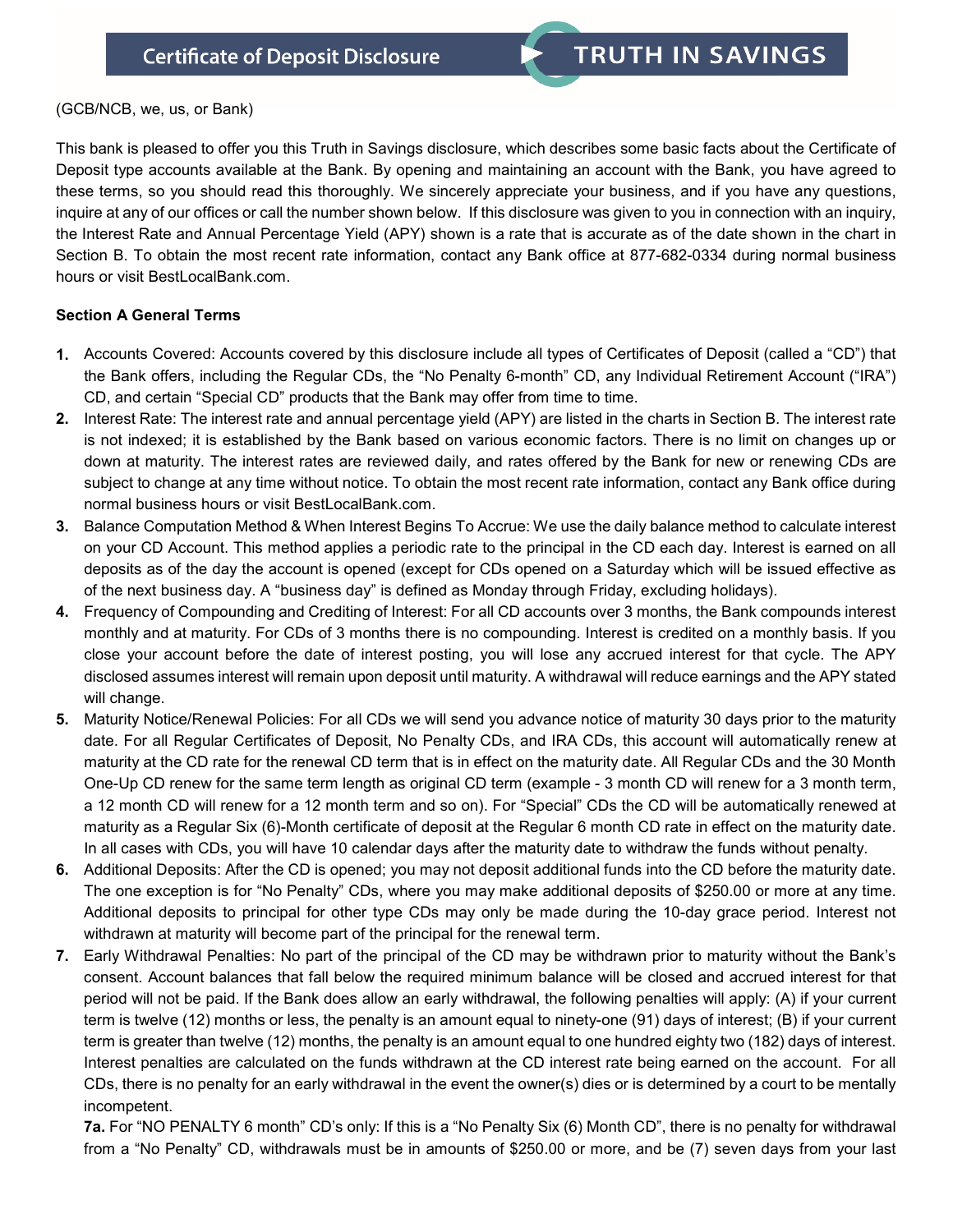transaction or we will charge you a penalty equal to the loss of ninety-one (91) days of interest at the interest rate earned on your account.

**8.** For "One-Up" Special CDs only: If you open a One-Up CD, see rate sheet for current available terms, we agree that if the bank offers a higher rate of interest on your One-Up CDs anytime during the term of your One-Up CD, you may elect (ONE TIME ONLY) to go to the higher rate. Simply stop by any Bank office to complete an election form at that time. If you choose the higher rate, the maturity date will be extended to start a new term (i.e. 8 month will extend to another 8 month). Withdrawals and/or deposits are NOT allowed at the time of your rate increase. The bank will not notify you of any rate change during your CD term.

**8a.** 30 Month "One-Up" CD only: If you open a 30 month One-Up CD, we agree that if the bank offers a higher rate of interest on 30 month One-Up CD anytime during the term of your One-Up CD, you may elect (ONE TIME ONLY) to go to the higher rate for the remainder of your current term. Simply stop by any Bank office to complete an election form at that time. The maturity date will not change. Withdrawals and/or deposits are NOT allowed at the time of your rate increase. The bank will not notify you of any rate change during your CD term.

- **9.** Joint Accounts: If this account is opened in more than one person's name (and not otherwise designated as a trustee account, custodial account or business entity account), it is a joint account, so all deposits in the account are the property of all of the persons indicated on the account, and these funds are subject to withdrawal by any one of you or the survivor(s). The Bank may release all or any part of the amount in the account to honor withdrawals, orders, checks or requests from any person named on this account. In the event of any situation causing an overdraft on a joint account, the joint depositor(s) agree that each shall be personally liable for the overdrafts in the joint account, irrespective of: (i) which of the owners created the overdraft, (ii) whether any owner had knowledge of the overdraft, (iii) whether they were involved in participation in activity in the account, or (iv) whether that owner derived any benefit from the overdraft.
- **10.** Certificate/Monthly Statement: You will receive a statement at least quarterly from the Bank detailing the activity on your account, including interest postings. See Section #12 for IRA statement information.
- **11.** Fees: There are no monthly maintenance fees for Certificate accounts.
- **12.** Individual Retirement Accounts ("IRA"): (IRA customers only). The certificate of deposit type account described in this disclosure is available for investment by IRA customers of the Bank. As an IRA customer, you have one master IRA Custodial agreement for each type of IRA (example - an agreement for Traditional, another agreement for Roth). You can have many separate certificate of deposit accounts under your IRA Custodial agreement. There are no monthly fees for these accounts. The Bank will provide you with a semi-annual statement (June 30th and December 31st) on the investments and activity under your IRA Custodian agreement. Please note that in addition to normal early withdrawal penalties, the IRS has limitations and tax penalties on withdrawals of principal and interest before age 59 ½. See your tax advisor for details.
- **13.** Deposit Policy: Withdrawals of any deposits you make are governed by the terms in the "Funds Availability Disclosure" brochure which was given to you when you opened your account [additional copies are available at any Bank office]. All items deposited by you shall be provisionally credited by the Bank to your account, subject to final collection and receipt of funds credited to the account of the Bank. Any checks or items deposited that are returned unpaid for any reason will be deducted from your account. The Bank may also collect any amounts due to us because of returned checks, through the right of Set-Off, from any other of your accounts at the Bank, or collect the funds directly from you.
- **14.** Withdrawal Requirements: The Bank may refuse a withdrawal request if: (i) the CD has not yet matured; (ii) the funds were deposited by a check not drawn on GCB/NCB and the funds were not yet available for withdrawal; (iii) any document or identification required by the Bank or the law in connection with a withdrawal has not been presented; or (iv) you do not present your proper form of identification, withdrawal ticket, certificate, or passbook (as applicable) to the Bank.
- **15.** Set-Off: To the extent permitted by applicable Massachusetts state and federal laws, you agree that we may, without prior notice, set-off the funds in your account, against any due and payable debt owed to us now or in the future, by any of the owners of the account, to the extent of that owner's right to withdraw funds from the account.
- **16.** Miscellaneous: This Agreement is governed by the laws of the Commonwealth of Massachusetts, except where Federal Law is controlling. The Bylaws of the Bank are incorporated by reference and made part of this Agreement. The Bank reserves the right to refuse any account and to terminate the deposit account at any time without notice.
- **17.** Amendments/Questions: The account terms and conditions as outlined herein are subject to change without notice. In the event you already have an existing account with the Bank, we will notify you of any changes to your account as